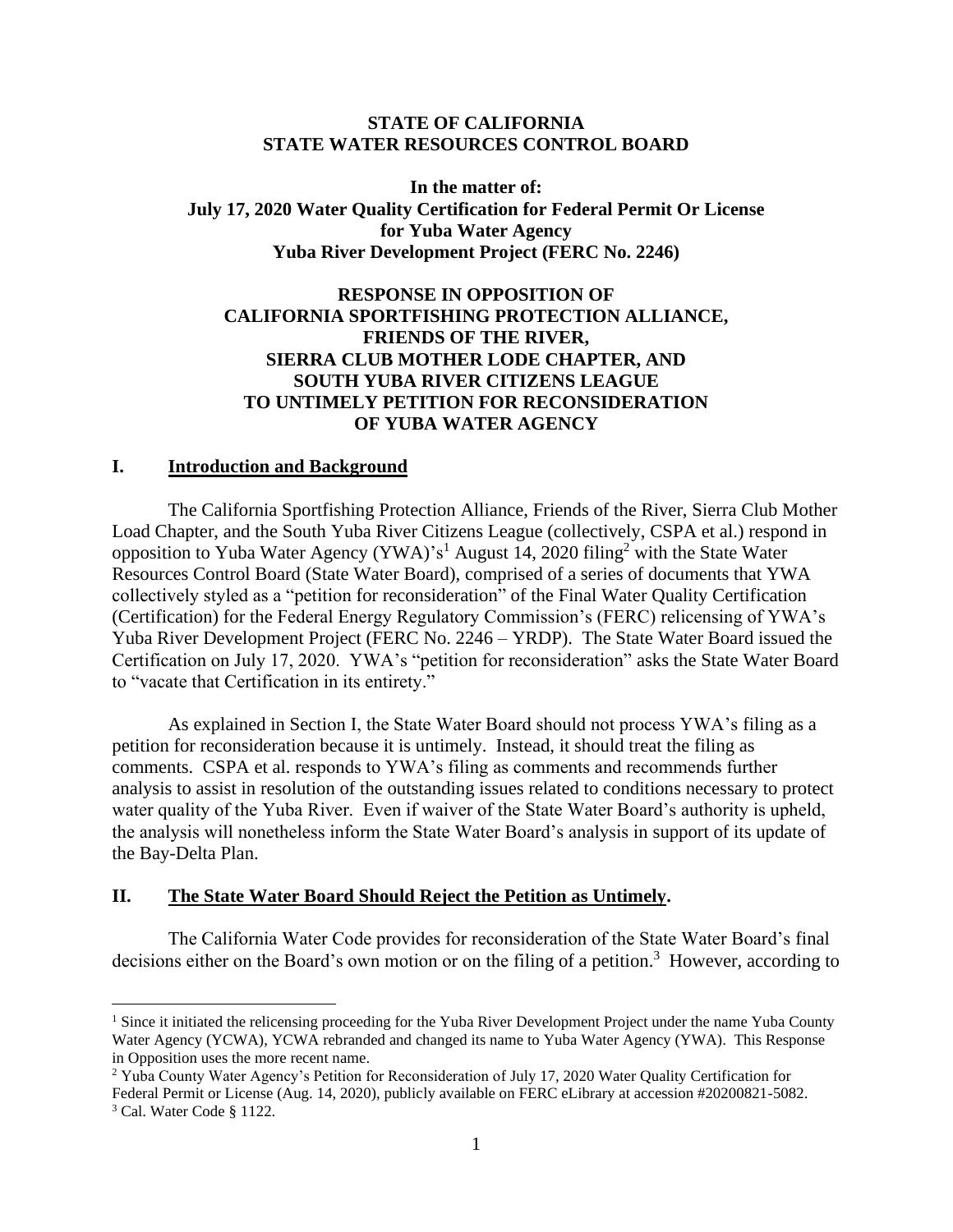Certification Condition 23, the Certification is not final for purposes of reconsideration pending reversal of FERC's order on reconsideration:

**CONDITION 23.** Issuance of this certification shall become effective upon the earliest of: a grant of rehearing of FERC's May 22, 2020 order finding waiver of the State Water Board's water quality certification authority; issuance of a judicial order overturning that order; or issuance of another judicial or administrative action finding that FERC improperly found waiver of the State Water Board's certification authority. Unless and until such action overturning FERC's finding of waiver, this certification shall not be considered a final action for the purposes of Water Code section 13160 regarding reconsideration or for administrative review.

Condition 23 makes clear the Certification is not a final agency action for purposes of reconsideration and will not be ripe for reconsideration "[u]nless and until" there is "judicial or administrative action … overturning FERC's finding of waiver" of certification.

The State Water Board should not treat YWA's August 14 filing as a petition for reconsideration under Water Code section 1122. It should dismiss the petition without prejudice until such time that FERC's finding of waiver is overturned. In the alternative, the State Water Board should regard YWA's August 14 filing as *comments* on a certification that is not yet final.

On November 13, 2020, YWA filed suit against the Certification in both state and federal court.<sup>4</sup> For the reasons described in these comments, YWA's requests for judicial review appear to be premature pending final action by the SWRCB and subsequent exhaustion of administrative remedies by YWA.

### **III. YWA's Procedural Objections Are Without Merit and Ignore YWA's Unclean Hands.**

CSPA et al. do not respond to all of the procedural arguments in YWA's filing, given that these arguments are premature pending a decision on whether FERC's finding of waiver will be overturned. However, we do address its argument on CEQA.

The California Code of Regulations (CCR) 23 section 3856 states the requirements for a complete application for water quality certification. Subsection (f) states: "Although CEQA documentation is not required for a complete application, the certifying agency shall be provided with and have ample time to properly review a final copy of valid CEQA documentation before taking a certification action." Since YWA has insisted that the Water Board must act on a certification in one year without fail ("one year means one year"),<sup>5</sup> YWA without question failed to complete its requirements as an applicant for certification under State law. YWA does not dispute that it did not complete CEQA for the certification for the YRDP. YWA does not

<sup>4</sup> *See* YWA web post, "Yuba Water Agency sues California water board to protect its future, the Yuba River and Yuba County" (November 13, 2020). Available at:<https://www.yubawater.org/CivicAlerts.aspx?AID=107>

<sup>5</sup> Letter from Michael A. Swiger, Counsel to YWA, to Kimberly Bose, Secretary, FERC, "Yuba River Development Project, FERC Project No. 2246, Section 401 Water Quality Certification" (Aug. 22, 2019) requesting waiver of certification for YRDP, FERC eLibrary no. 20190822-5016, p. 4 (Request for Waiver).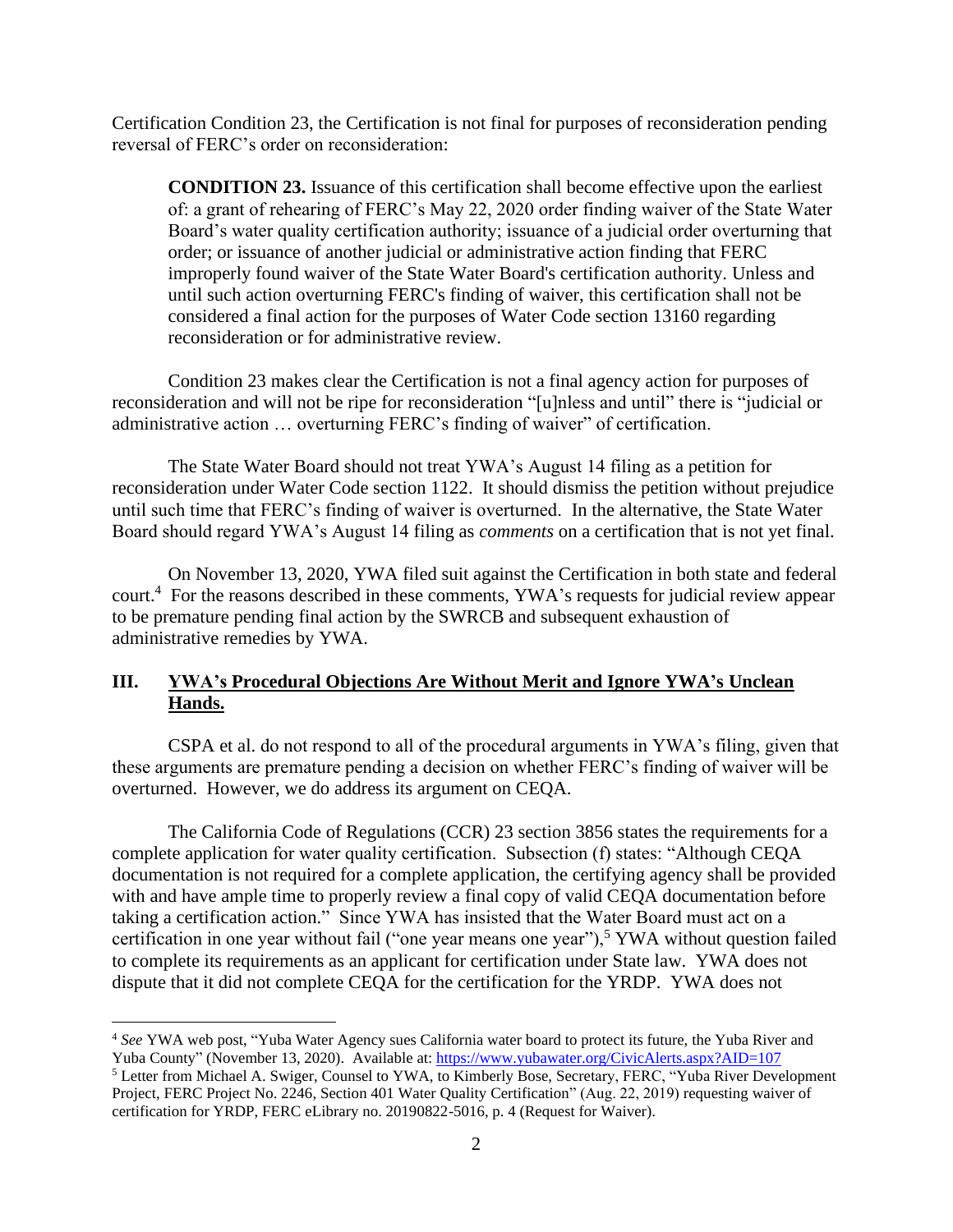dispute that it failed to initiate such a CEQA process. Since the requirement of an applicant is that it provide the certifying agency with a CEQA document such that that agency has "ample time" to review that document, YWA's failure took place *before* YWA withdrew and resubmitted its application for certification in August 2018.

Yet YWA, which failed to initiate CEQA to support certification for two years before it requested waiver, brazenly claims that the Certification itself violates CEQA. YWA's Statement of Reasons quotes the July 2020 amendment to Water Code § 13160 as follows:

The state board may issue the [water quality] certificate . . . before completion of the environmental review required under Division 13 (commencing with Section 21000) of the Public Resources Code [CEQA] if the state board determines that waiting until completion of that environmental review to issue the certificate . . . poses a substantial risk of waiver of the state board's certification authority under the Federal Water Pollution Control Act or any other federal water quality control law.<sup>6</sup>

YWA argues that since FERC has already waived certification, there is no "substantial risk" of waiver. YWA's recent behavior, and the fact that the waiver is currently in litigation, demonstrate otherwise.

Assuming that a court overturns waiver on review, it is reasonable to assume that YWA will not initiate CEQA and will not complete CEQA within one year. Second, YWA's Request for Waiver announced the novel theory that any denial without prejudice by the State Water Board of an application for certification violates Section 401's one year deadline.<sup>7</sup> However, FERC's waiver of certification for the YRDP did not offer an opinion on this argument, instead stating that YWA's prior withdrawal and resubmittal had already constituted waiver of the State Water Board's authority to issue certification, rendering the later denial without prejudice legally void.<sup>8</sup> Moreover, the EPA Final Rule on Section 401 appears to disallow denial without prejudice as an allowable state response to incomplete information in a record. Not forgetting that YWA opportunistically seized on the *Hoopa Valley Tribe v. FERC<sup>9</sup>* ruling while the State Water Board awaited YWA's initiation and completion of CEQA, or that YWA extensively invokes the EPA Final Rule in its Statement of Reasons, any and all of these facts pose a "substantial risk of waiver" that justifies issuance of the Certification for the YRDP prior to completion of CEQA.

YWA's Statement of Reasons adds a parting shot in a footnote: "Whether the Delegated Certification could support any valid CEQA review is highly questionable."<sup>10</sup> YWA argues that there are so many open-ended conditions and conditions subject to modification that it would be difficult to identify a project description. Of course, it could always be the case where the applicant for certification is lead CEQA agency that the details of certification are unknown,

<sup>6</sup> *Id*., p. 19.

<sup>7</sup> Request for Waiver, pp. 8-9.

<sup>8</sup> 171 FERC ¶ 61,139, Order on Waiver of Certification, ¶27 (finding that waiver occurred on earlier application that YWA withdrew and resubmitted).

<sup>9</sup> *Hoopa Valley Tribe v. Federal Energy Regulatory Commission,* 913 F.3d 1099 (D.C. Cir. 2019) (*Hoopa Valley Tribe*).

<sup>10</sup> Statement of Reasons, p. 20, fn. 6.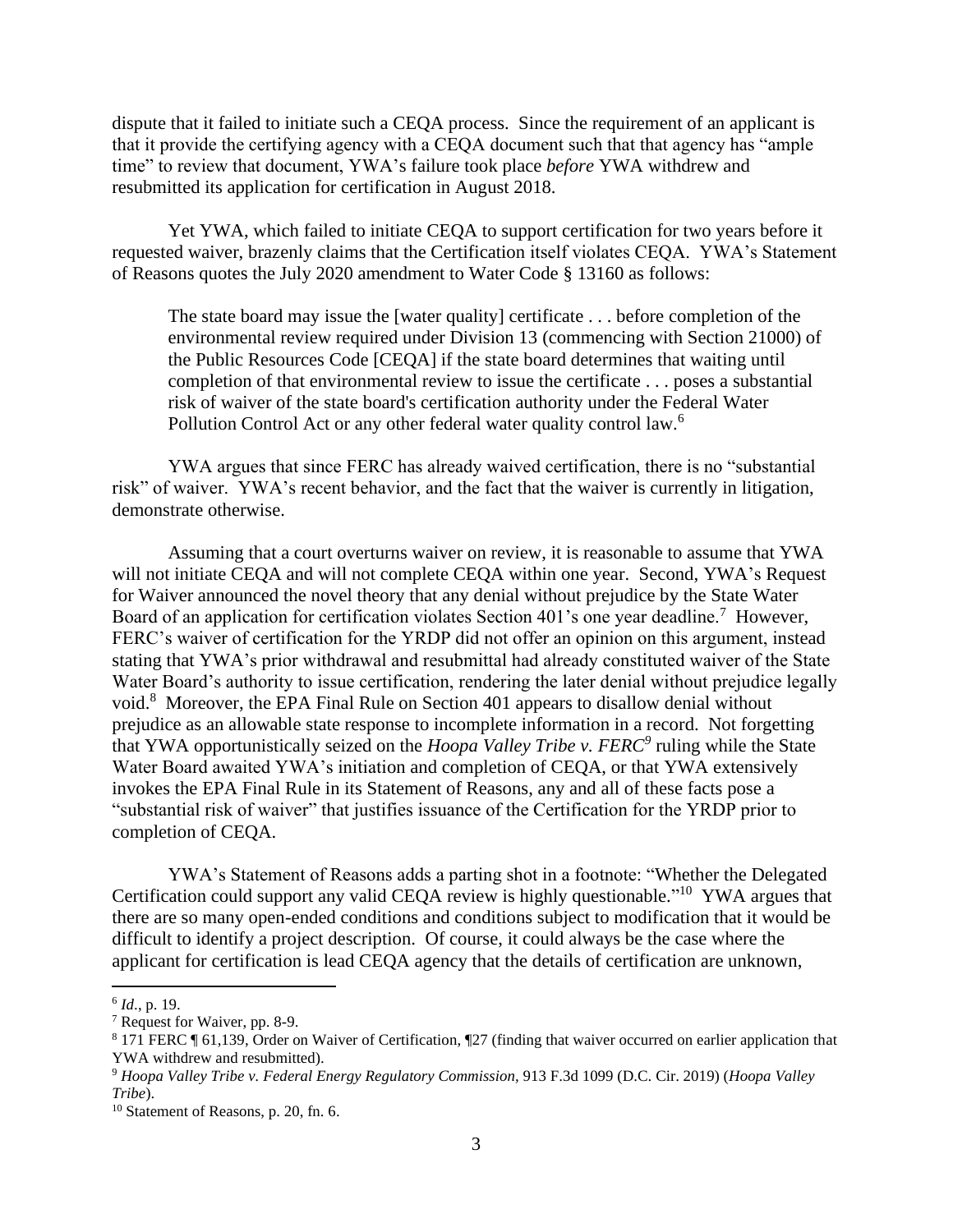particularly where the lead agency chooses an adversarial posture in relation to the certifying agency. The solution available to the lead agency is to identify and analyze a sufficiently broad range of alternatives to cover reasonable decisions the responsible agency might reach. YWA had no apparent difficulty in developing alternatives with which to *refute* the Certification, and it is not unreasonable that YWA could develop alternatives to support certification if YWA decided to carry out its CEQA responsibilities. Whether YWA would actually develop a range of alternatives that were collectively and individually defensible under CEQA is a different question that should be laid at the feet of YWA. It is worth remembering in this regard that YWA has clearly demonstrated the practice of presenting its own preferred alternative as the only reasonable alternative, with other alternatives stated as overreaches in order to support YWA's preferences.

As a responsible agency under CEQA, the State Water Board could, as well, supplement the CEQA analysis if needed to support a decision not analyzed in the lead agency's CEQA document. In the limiting case, the State Water Board could also if necessary supplement CEQA in the process of modifying a Condition.

YWA's chicken-and-egg silliness concerning CEQA further highlights YWA's failure over two years to exercise its rights by acting as lead agency in the development of a CEQA document. Had it chosen to follow the regulations regarding the CEQA responsibilities of an applicant for certification, YWA would have had ample opportunity to make its case for its own view of appropriate conditions for certification.

Contrary to the assertions of  $YWA$ <sup>11</sup>, the State Water Board will need a CEQA document in which to ground its analysis of conditions to protect the beneficial uses of the lower Yuba River. If waiver of certification is overturned on judicial review, the State Water Board as a responsible CEQA agency will need to make its needs clear to YWA as lead agency. If waiver is upheld, the State Water Board will need to house its analysis of the lower Yuba River in its own CEQA or substitute CEQA document for the Bay-Delta Plan. Notwithstanding YWA's obstructionism on CEQA, there is much work the State Water Board can start now to lay out the necessary components, including alternatives analysis, of the CEQA document it will ultimately require.

<sup>&</sup>lt;sup>11</sup> See August 22, 2019 Letter of Michael A. Swiger, Counsel, Yuba County Water Agency, to Secretary Bose, FERC, eLibrary no. 20190822-5016 (Petition for Waiver), p. 7:

As a public agency of the State of California, YCWA understands the importance of CEQA but believes that FERC's exhaustive Final Environmental Impact Statement (EIS) for this federal relicensing already provides more than adequate environmental review. As lead agency under CEQA, YCWA would be relying largely on FERC's EIS to prepare a CEQA document. If FERC concludes that waiver has occurred, thus obviating the need for CEQA review in this case, there will be no genuine argument that the result of waiver is an inadequacy of environmental review. [Internal citations omitted.]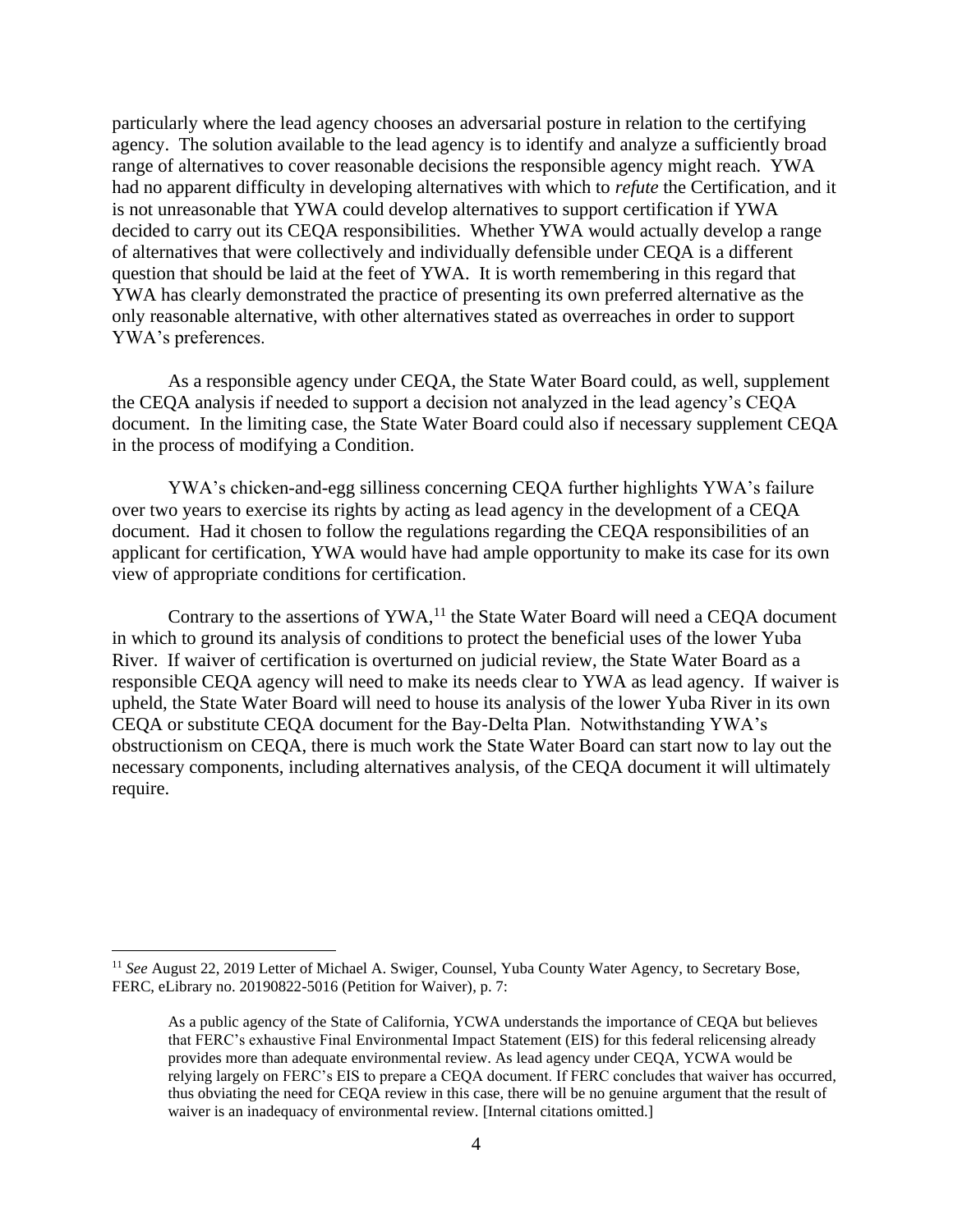### **IV. YWA's Objections to Certain Certification Conditions Are Baseless.**

### **A. YWA's Filing Creates a Speculative Strawman Flow Scenario Whose Refutation Has No More Validity than the What-If That YWA Imagines.**

YWA's filing describes a dystopian, hypothetical future for YWA's service area and constituents that would result *if* the Board interpreted the conditions of certification unreasonably:

*The extensive technical analyses that YCWA is submitting with this Petition indicate that the Delegated Certification could have a nearly \$500 million impact over a 50-year FERC license term on YCWA and its capacity to support Yuba County's many disadvantaged communities – not counting hundreds of millions of dollars more in potential fish-passage costs and the economic impact on Yuba County's farmers from severely reduced surface-water supplies.* The certification **could** compel YCWA to shoulder primary responsibility for improving fisheries habitat in the lower Yuba River, even though YCWA's technical work shows that the certification's terms actually **might** damage fish habitat conditions by, among other things, causing water temperatures to exceed key thresholds for salmon more often. One of the Delegated Certification's conditions, for example, **could** require YCWA to spend hundreds of millions of dollars to move fish above the federal government's Englebright Dam – which was built in the early 1940s to contain hydraulic mining debris. The Delegated Certification **presents a** dangerous financial **risk** to YCWA by **potentially** increasing annual expenses, and decreasing hydroelectric and water-sale annual revenues, by many millions of dollars in each direction. YWA filing, pp. 2-3 (bold added; italics in original).

YWA (*id.* at 3) describes what *would* happen if any or all of these *hypothetical* events came to pass:

Facing such a serious pinch, YCWA would be forced to reduce its expenditures on flood damage reduction projects, habitat and watershed restoration, recreation, and community grants. Such an outcome would further burden vulnerable populations in Yuba County's disadvantaged communities.

For all YWA's speculation, the Certification on its face requires **no change** from YWA's proposed flow regime for the lower Yuba River. Condition 1 of the Certification gives YWA ten years to submit a report on the condition of fishery resources in the lower Yuba River, at which point the State Water Board *may* consider modifications to the flow requirements. YWA's "analysis" of what modifications the State Water Board may consider after 10 years is 120 pages of overheated rhetoric aimed at obliterating a strawman proposal.

In the FERC relicensing process, the California Department of Fish and Wildlife (CDFW), the U.S. Fish and Wildlife Service (USFWS), and the Foothills Water Network (FWN) coalition of non-governmental organizations used YWA's operations model to develop a joint flow recommendation. This flow recommendation developed an approach that would require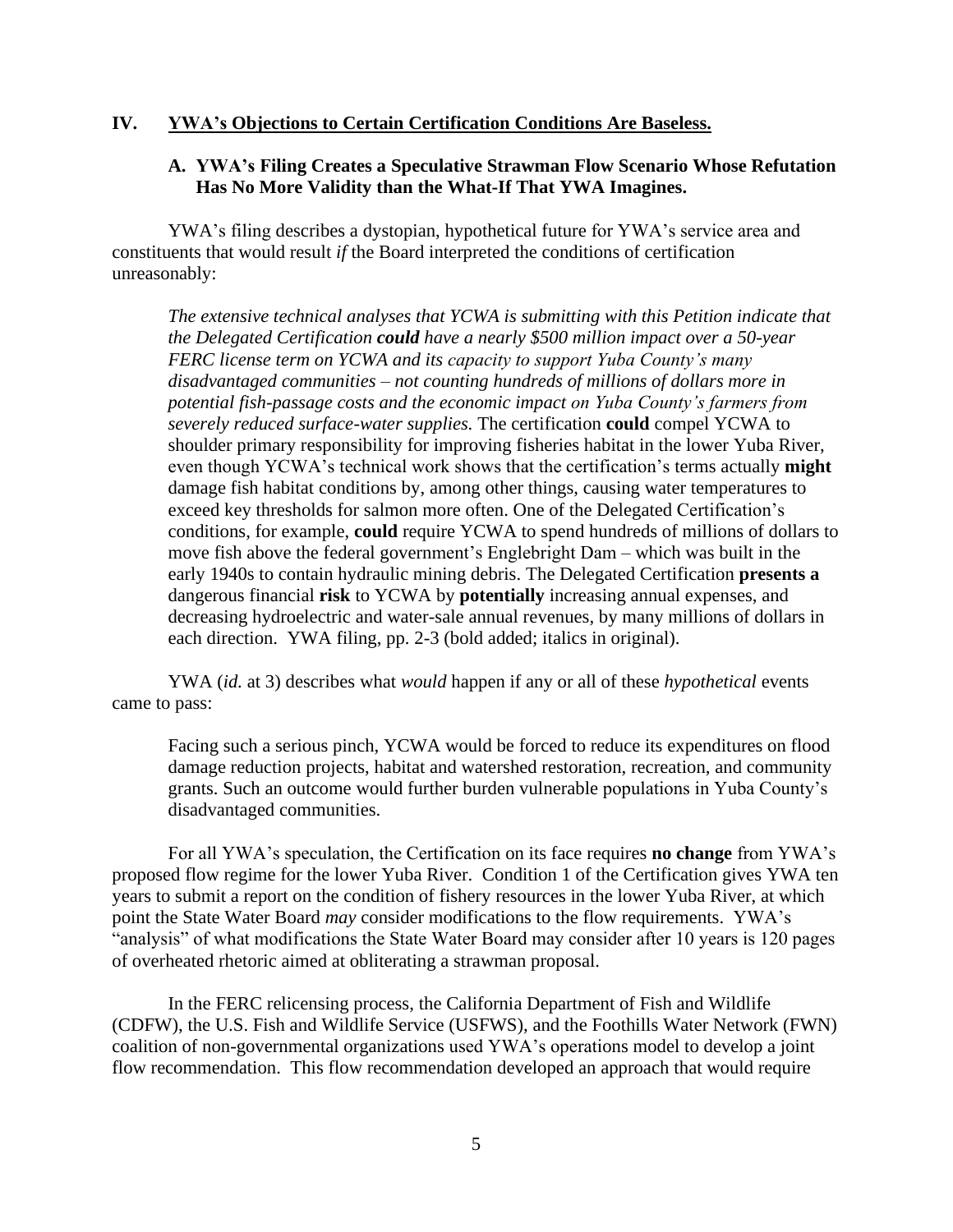YWA to release a percent of the February-June unimpaired flow to the lower Yuba River.<sup>12</sup> The recommendation evolved so that a percent of unimpaired flow became a metric for evaluating the flows rather than as a flow requirement as such.<sup>13</sup> The agencies and FWN specifically designed their recommendation so that there would be no losses of water to local irrigators except in an extreme drought year such as 1977, as would also be the case under YWA's flow proposal.<sup>14</sup>

YWA's strawman flow requirement starts with the flow recommendations that CDFW, USFWS and FWN jointly proposed in the FERC proceeding. Though CDFW and USFWS did not opine on the issue, FWN, in its Comments and Recommendations on the Draft Environmental Impact Statement (draft EIS) for the YRDP, stated its intention that these recommendations could serve to fulfill the Yuba River's flow contribution to the update of Bay-Delta Plan.<sup>15</sup> Nonetheless, YWA's strawman flow proposal **adds** the CDFW-USFWS-FWN proposal to a hypothesized requirement for YWA to release 55% of the unimpaired flow every month every year.<sup>16</sup> This allows YWA to erect and then refute a hypothetical worst-case or nearworst-case scenario, making both the State Water Board's Certification and its Bay-Delta Plan process appear unreasonable. There is nothing in YWA's strawman about Certification Condition 16 (Drought Management) or the statement in the State Water Board's July 6, 2018 *Framework for the Sacramento/Delta Update to the Bay-Delta Plan* that the Plan will contain provisions to address drought.<sup>17</sup> Such a more even-handed approach would not fit the narrative.

YWA ascribes to the Certification a cost to YWA of up to \$500 million over 50 years, or \$10 million per year. Of this, YWA attributes 88% of this cost to its strawman flow proposal.<sup>18</sup>

[http://www.waterboards.ca.gov/waterrights/water\\_issues/programs/bay\\_delta/deltaflow/docs/final\\_rpt080310.pdf](http://www.waterboards.ca.gov/waterrights/water_issues/programs/bay_delta/deltaflow/docs/final_rpt080310.pdf)

<sup>13</sup> FWN carefully explained the evolution of the flow recommendation starting from a percent of unimpaired flow. *See* FWN, Comments and Recommendations Ready for Environmental Analysis for the Yuba River Development Project (Aug. 25, 2017) (FWN REA Comments), FERC eLibrary no. 20170825-5257. For description of the development of the CDFW-USFWS-FWN flow recommendation, *see esp*. pp. 15-29. The movement away from a percent of unimpaired flow as a compliance requirement was based in part on recognition of the limited release capacity of the outlet works at Englebright Reservoir. It was also based on analysis that showed the need to balance uses during that dry-year sequences, creating a real drought plan instead of a promise to make one later. <sup>14</sup> FWN DEIS Comments, p. 20 notes: "FWN has reviewed the modeling based on which YCWA suggests that it would be short of water for irrigation in 1970, 1997, 2004 and 2007. It is likely that years with that hydrology YCWA would meet delivery demand by taking additional water out of storage, or that irrigators would meet demand by pumping groundwater from a basin that YCWA represents to be stable."

*Update to the Bay-Delta Plan* (Jul. 6, 2018). Hereinafter cited as "Framework." Available at: [https://www.waterboards.ca.gov/waterrights/water\\_issues/programs/bay\\_delta/docs/sed/sac\\_delta\\_framework\\_0706](https://www.waterboards.ca.gov/waterrights/water_issues/programs/bay_delta/docs/sed/sac_delta_framework_070618%20.pdf) [18%20.pdf](https://www.waterboards.ca.gov/waterrights/water_issues/programs/bay_delta/docs/sed/sac_delta_framework_070618%20.pdf)

<sup>&</sup>lt;sup>12</sup> The starting approach, initiated by CSPA, roughly followed the approach suggested in State Water Resources Control Board, *Development of Flow Criteria for the Sacramento-San Joaquin Delta Ecosystem*. (August 2010) (Delta Flow Criteria Report). Available at:

<sup>&</sup>lt;sup>15</sup> FWN, Comments and Recommendations on the Draft Environmental Impact Statement for the Yuba River Development Project (Jul. 30, 2018) (FWN DEIS Comments), FERC eLibrary no. 20180730-5138, p. 17: "It has always been the intention of the Network that the February-June flows proposed for the Yuba River in relicensing should largely be the same as the flows required to meet the objectives in the update of the Bay-Delta Plan." <sup>16</sup> This is crudely consistent with the State Water Resources Control Board, *Framework for the Sacramento/Delta* 

<sup>17</sup> Framework, *esp*. pp. 27-28: "The proposed program of implementation will include… provisions for addressing drought…."

<sup>&</sup>lt;sup>18</sup> See YWA filing, "Statement of Reasons Why The Action or Failure to Act Was Inappropriate or Improper (Cal. Code Regs., Title 23, § 3867, Subd. (D)(4)) In Support of Yuba County Water Agency's Petition for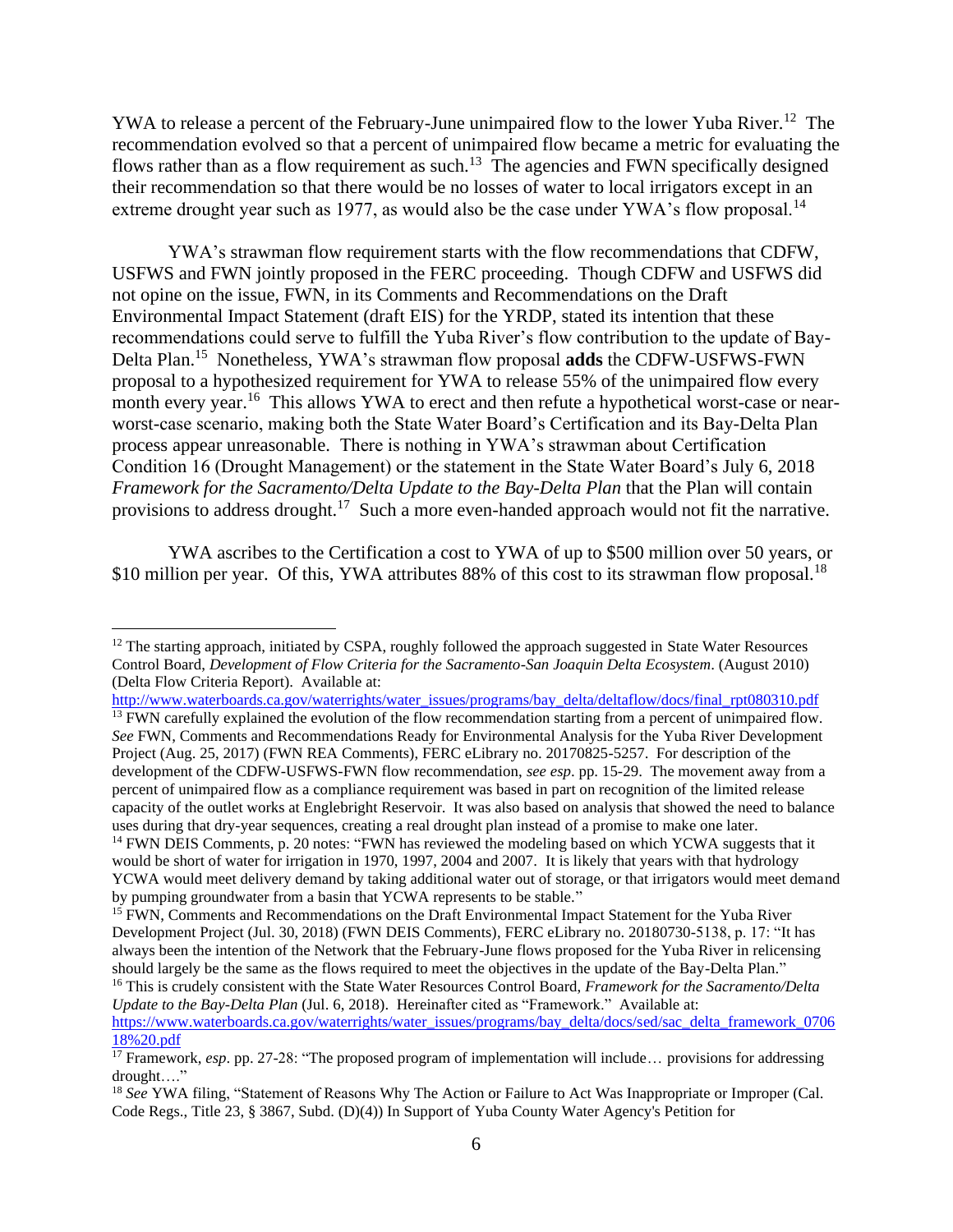#### **B**. **YWA's Arguments Disavowing All Responsibility for Physical Habitat Conditions in the Lower Yuba River Stream Channel Are without Merit.**

Condition 12 of the Certification requires YWA to submit a plan to the State Water Board about potential stream channel improvements downstream of Englebright Dam. YWA's "Statement of Reasons" and supporting appendices the reprises the argument that YWA has no responsibility at all for any such stream channel improvements other than placement of large wood, and that the construction and operation of the YRDP has been wholly and completely beneficial for the lower Yuba River.

The Statement of Reasons reminds the State Water Board of the "principles of California law that require environmental measures to be 'roughly proportional' to a project's impacts."<sup>19</sup> Yet YWA argues that operation of the YRDP for the past 50 years has had no negative impacts to the stream channel of the lower Yuba River and that operation of the YRDP for the next 50 years will equally have no negative impacts.

This is the line of argument YWA made in the FERC licensing. Since FERC generally limits mitigation requirements to direct impacts of project operations, and limits its consideration of project operations to hydropower operations as opposed to water supply and power operations, FERC incorrectly accepted YWA's arguments in relicensing. In an explicit demonstration of forum shopping, YWA cites that decision in its Statement of Reasons.<sup>20</sup>

The Statement of Reasons brushes aside the fact that there are differing conclusions regarding "proportional" responsibility. The document relies on the faulty assumption that the only possible conclusion regarding assignment of responsibility for the condition of lower Yuba River channel is YWA's conclusion. Assuming that conclusion as fact, the Statement of Reasons then sets forth another speculative string of arguments, in this case legal, about all the laws that the State Water Board would violate should it assign YWA a (by assumed definition) disproportional degree of mitigation responsibility.<sup>21</sup> It would violate the California Constitution. It would violate the United States Constitution and be a "taking" as defined therein. It would "commandeer the assets" of YWA.<sup>22</sup>

As the pages of speculation turn, they increasingly morph into assumed fact. The Certification would require YWA to spend "enormous sums" on "physical-habitat projects."<sup>23</sup> The Certification would require YWA to contribute all required flow from the Yuba River for the Bay-Delta Plan without requiring upstream water users to contribute; still more speculation piled on without foundation, with no regard to water right priorities, assuming facts still undecided. By the end of the subsection, the narrative has painted the entire Certification as no

Reconsideration of July 17, 2020 Water Quality Certification for Federal Permit or License" (Statement of Reasons), p. 52.

<sup>19</sup> *Id.*, p. 43. *See also* p. 70.

<sup>&</sup>lt;sup>20</sup> *Id.*, pp. 52-53, citing to FERC's Final EIS. FERC staff recommended placement of large wood primarily because FERC staff could point to the direct effect that the YRDP's New Bullards Bar Reservoir captures large amounts of large wood.

<sup>21</sup> *See* Statement of Reasons, pp. 70-74.

<sup>22</sup> *Id*., p. 73.

<sup>23</sup> *Id*.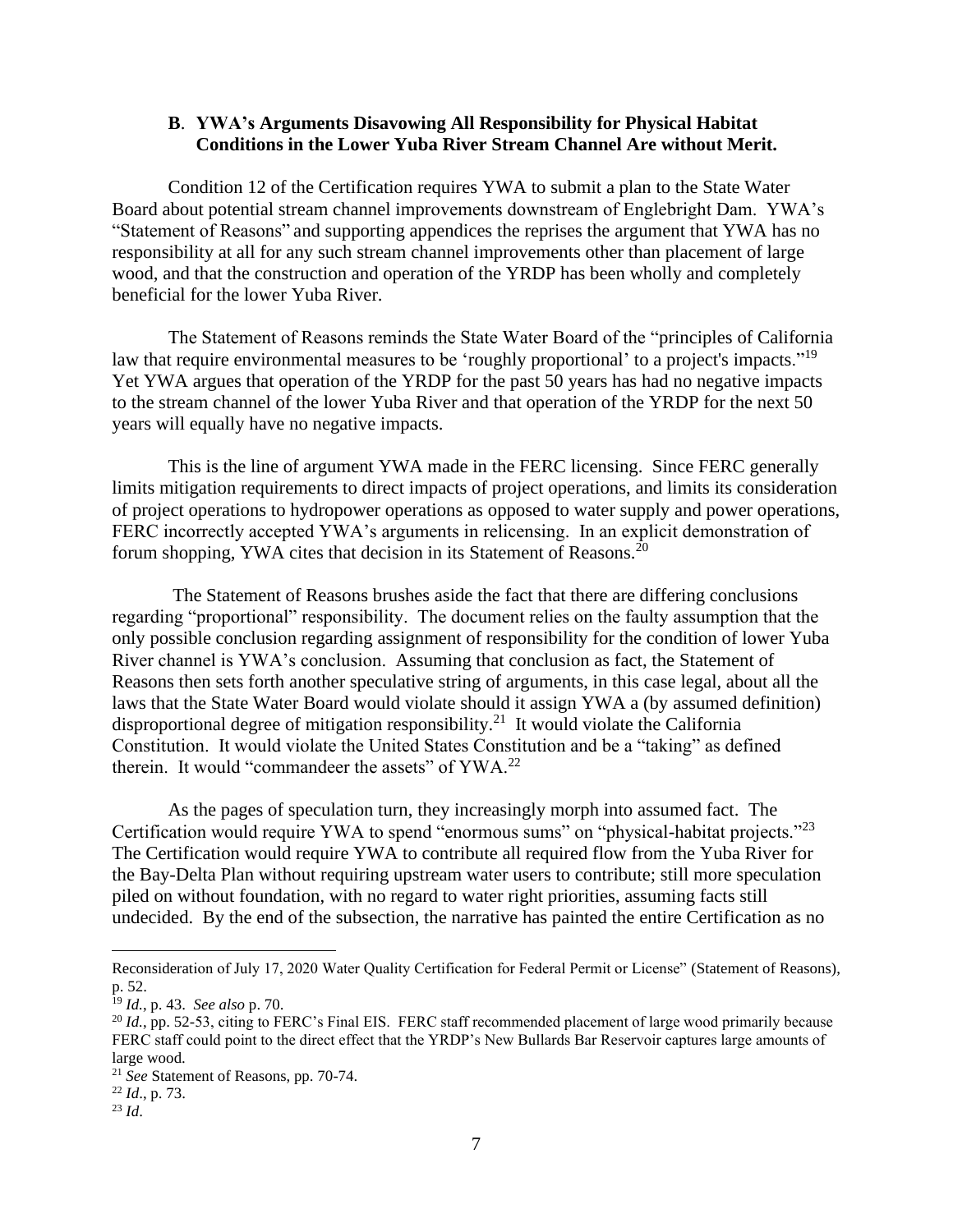more than a series of requirements that YWA "address problems resulting from others' activities," "raising serious constitutional issues."

All Condition 12 actually says is that YWA has to submit a *plan*. Condition 12 does not require YWA to implement any of these speculative actions.

### **C. YWA's Arguments Disavowing All Responsibility for Fish Passage Past Englebright Dam Are without Merit.**

Condition 20 of the Certification requires YWA to prepare a report outlining options for fish passage for salmon and steelhead to the upper Yuba River watershed and to make a recommendation about a contribution that YWA might make to it. Based on past and current behavior, including the current Appendix A to YWA's filing, it is reasonable to expect that any action of YWA required under open-ended Condition 20 would simply give rise to further denial by YWA of all responsibility for fish passage for Englebright Dam.

Similar to YWA's argument on physical habitat downstream, YWA completely disavows all responsibility for fish passage past Englebright Dam because other entities are more or entirely responsible. Englebright Dam is owned and maintained by the Army Corps of Engineers but used and operated by YWA. YWA is the only entity that gains a substantial economic benefit from Englebright Dam. This benefit derives from YWA's use of Englebright Reservoir as an afterbay for it peaking and load-following operations at New Colgate Powerhouse.

The responsibility for fish passage past Englebright Dam has been a disputed issue since the initiation of relicensing in 2011. YWA's filing adds nothing new to the discussion.

## **V. The State Water Board Should Use the Pendency of a Ruling on Waiver to Strengthen both the Conditions and the Rationale Statements in the Certification.**

The State Water Board should make use of its time during the pendency of a court decision on waiver of certification for the YRDP to carefully review, in depth and in detail, the record for the FERC relicensing of the YRDP and for the Certification. Board staff should make key decisions about the hard choices discussed in this comment letter and develop legal and technical rationales for those decisions. There also need to be clear expectations, deliverables and timelines to accompany the decisions.

## **A. The State Water Board Should Revise Condition 1 to Require Appropriate Flows for the Lower Yuba River.**

The State Water Board should use the pendency of a decision on waiver of certification to dig into the record and correct the central deficiency of the Certification by developing a flow regime consistent with all of its authorities that appropriately balances the uses of the Yuba River. The State Water Board's deference in Certification to the flow regime YWA proposed in its Amended Final License Application is particularly perplexing because the Yuba is one of the very few watersheds where there is actually a surplus of water in almost every year.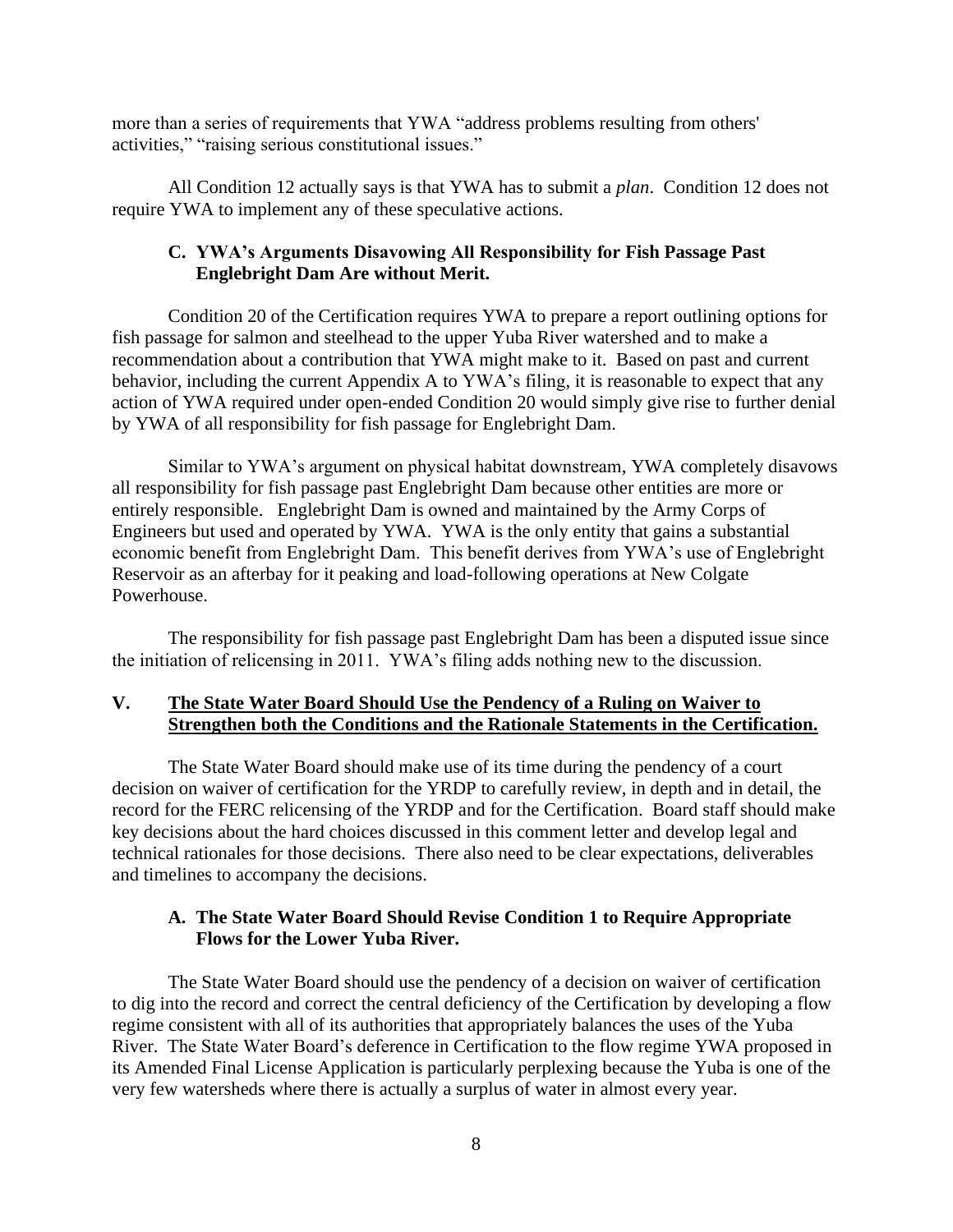FERC's Environmental Impact Statement (EIS) already analyzed the effects of the CDFW-USFWS-FWN flow recommendation on the environment and such other uses as water supply and power generation. FERC staff did not accept these recommendations for a variety of reasons that in our view are unfounded. $24$  But in the Final EIS and in filings by proponents in the record, there is quantification and rationale enumerated that the State Water Board should consider, consistent with its authorities.

For certification, the State Water Board's mandate under Clean Water Act is to assure compliance with water quality standards, including beneficial uses. The State Water Board is not bound by FERC's truncated view of project effects, by FERC's geographic scope, or by FERC's reticence to reduce water available to licensees for water supply.

For example: FERC's Final EIS declines to require many recommended physical habitat mitigations in the lower Yuba River stream channel downstream of Englebright Dam because of compound sources of degradation and because "the Federal Power Act does not require that all project effects on aquatic resources be mitigated."<sup>25</sup> Note that, in contrast, CEQA requires mitigation for significant impacts of a Proposed Project.<sup>26</sup> Declining to require either augmented flows or physical channel modification other than limited riparian planting as a license condition, the Final EIS explains: "Since the recommended habitat improvement measures cannot change the fundamental reshaping of the geomorphic and riparian conditions in lower Yuba River that occurred as a result of these historical influences, any improvements would be transitory at best."<sup>27</sup> The Final EIS also offers the rationale: "The additional releases would also come at a significant cost in terms of reduced project operational flexibility, water supply, and power generation."<sup>28</sup> Regarding channel modification, the Final EIS mentions construction impacts without addressing the specifics of the prospective improvements of measures proposed by resource agencies and FWN.<sup>29</sup>

In addition, the State Water Board should evaluate the relative merit of YWA's arguments about loss of water transfer revenues. In relicensing, as cited and repeated in its Statement of Reasons, YWA argued against the CDFW-USFWS-FWN flow recommendation because, under YWA's modeling assumptions, YWA would have lost \$40 million in transfer revenues in 2014.<sup>30</sup> The State Water Board should balance YWA's alleged property right to such a windfall in a year when Delta water quality standards were weakened, many public trust resources were decimated, and most water agencies in the State were compelled to manage substantial water supply shortages. The State Water Board should further evaluate the merit of YWA's rationale that some of the most junior water diverters (San Luis and Delta-Mendota Water Authority) in California rely on transfers from YWA as a rationale for shorting water to public trust resources.<sup>31</sup>

<sup>24</sup> For discussion, *see* FWN DEIS Comments, pp. 16-21.

<sup>25</sup> *See* Final EIS, pp. B-22 and B-23.

<sup>26</sup> CAL. PUB. RES. CODE §§ 21002, 21002.1.

<sup>27</sup> *See* Final EIS, p. 3-212.

 $^{28}$  *Id*.

<sup>29</sup> *Id.*

<sup>30</sup> Statement of Reasons, p. 60.

<sup>31</sup> *Id*., p. 58.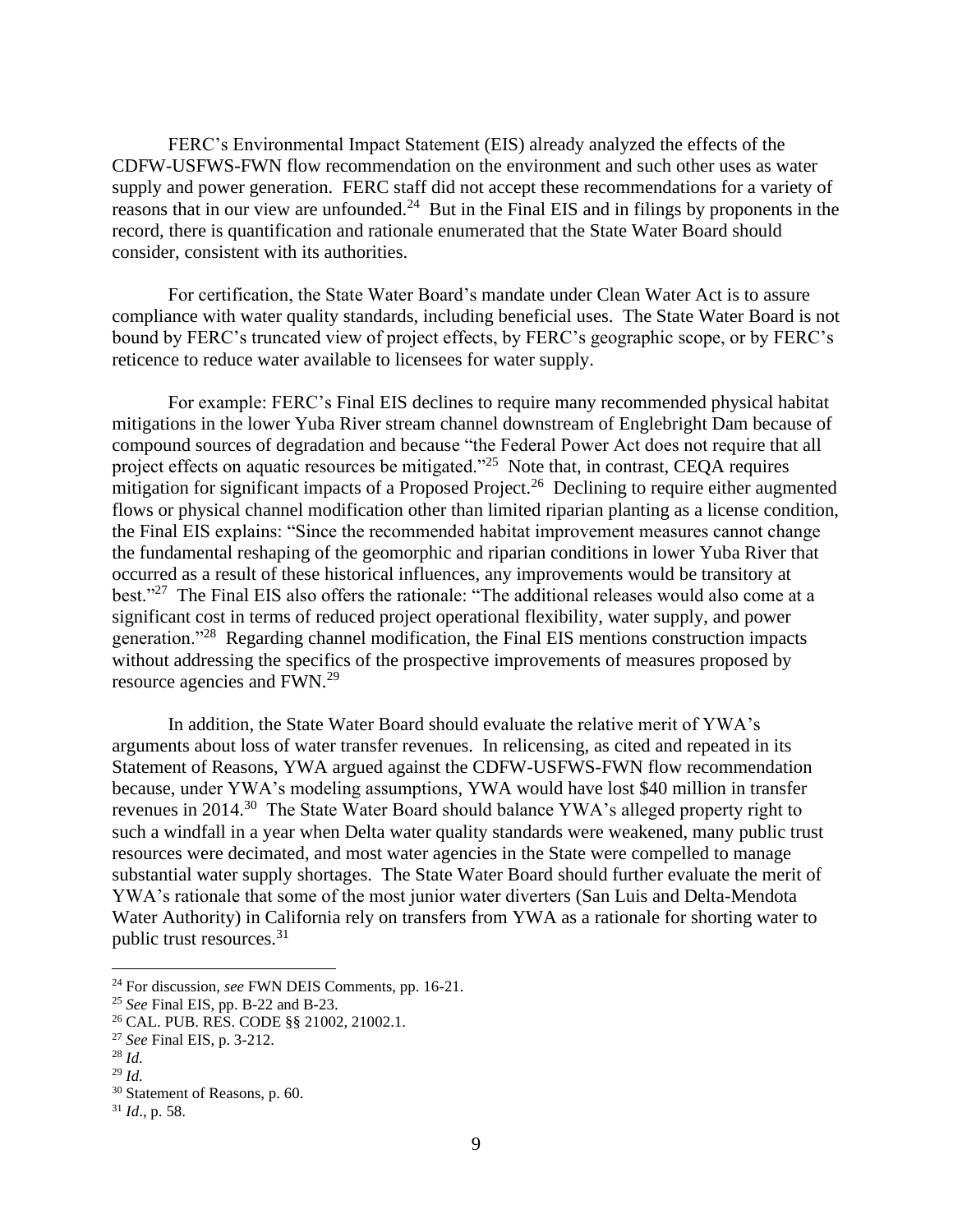In aggregate, the State Water Board must address these and similar issues that are presented in the Final EIS, paying particular attention to FERC staff's recommendations for balancing resources.

In our view, the CDFW-USFWS-FWN flow recommendation for the lower Yuba River strikes the minimum appropriate balance of flow requirements that the State Water Board must adopt in order to protect the public trust resources of the lower Yuba River and waters downstream.

#### **B. The State Water Board must revise Condition 12 to define and require appropriate physical habitat improvements for the lower Yuba River.**

Condition 12 of the Certification requires YWA to submit a plan to the State Water Board about potential stream channel improvements downstream of Englebright Dam. Condition 12 states nothing about what level of effort the State Water Board expects such a plan to require YWA to do.

The State Water Board should reconsider the Certification on its own motion and analyze options for appropriate physical habitat improvements in the lower Yuba River. We recommend that a revised Condition 12 require the channel improvements recommended in relicensing by USFWS in its Federal Power Act (FPA) § 10(j) recommendations (Condition 3) and FWN in its FPA § 10(a) recommendations, and used the rationale statements from each of those entities to support its decision.<sup>32</sup> It is important to note that USFWS and FWN in no way sought to assign all responsibility for the condition of the lower Yuba River stream channel to YWA. They presented a different interpretation of proportional responsibility.<sup>33</sup>

<sup>&</sup>lt;sup>32</sup> CDFW recommended less channel restoration in the futile effort to initiate a paper compromise with the licensee. <sup>33</sup> *See* Department of the Interior, Comments, Recommendations, Terms and Conditions, And Prescriptions – Notice Ready for Environmental Analysis for the Yuba River Development Project, Federal Energy Regulatory Commission Project No. P-2246-065; Yuba, Nevada, and Sierra Counties, California (Aug. 25, 2017) (USFWS 10(j) conditions), eLibrary no. 20170825-5196, *esp.* pp. 52-62; FWN REA Comments, pp. 35-52; FWN DEIS Comments, pp. 3-15.

Part of USFWS and FWN's rationale also stemmed from recognition that the flow release capability of YWA from Englebright Dam was limited, and that modifying the channel to allow floodplain inundation at a lower flow volume was a more cost-effective mitigation for reduction of such mitigation than inducing spill at Englebright Reservoir. Non-flow mitigation became in part mitigation for the project's reduced frequency of floodplain inundation. Following YWA and FERC in relicensing, the Untimely Petition ignores this aspect of non-flow mitigation and the efforts to meet YWA's interests. In contrast, the Untimely Petition's strawman flow requirement assumes that YWA would need to induce spill at Englebright Reservoir in order to comply with the Bay-Delta Plan. *See* Untimely Petition, Appendix B (Flows), Modeling Approach Memorandum pp. 13-14. It is not at all clear that the State Water Board's Framework would require this, but in support of its narrative YWA adopted the modeling assumption that was the most costly and difficult.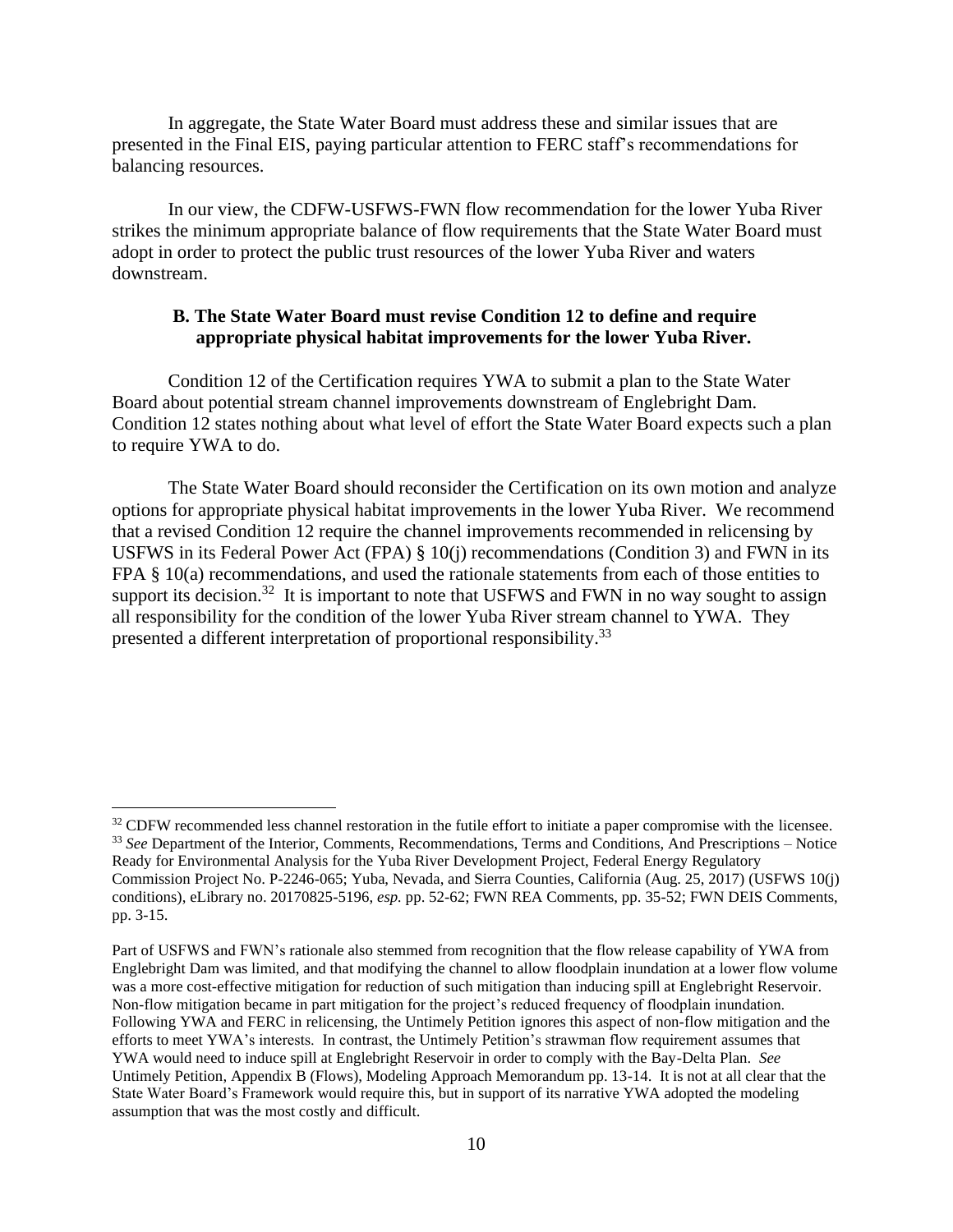### **C. The State Water Board Must Revise Condition 20 to Begin to Define a Path Forward on Reintroduction of Anadromous Fish Upstream of Englebright Dam and to Assign YWA's Proportional Responsibility for it.**

Condition 20 as written states nothing about the appropriate next steps for reintroduction of fish upstream of Englebright Dam. It also states nothing that defines the level of effort the State Water Board expects from YWA regarding such reintroduction. YWA's disavowal of all responsibility is predictable.

It is futile for the Certification to require YWA to prepare yet another report regarding fish passage options to the upper Yuba River watershed.<sup>34</sup> If one looks past the advocacy of Appendix A to YWA's filing, that appendix and its bibliography provide an idea of the extent that dozens of entities have over the past two decades investigated fish passage to the upper Yuba River watershed. More study in the abstract just won't help. What is needed is action that will move the needle. A reasonable next step is a relatively low-cost pilot reintroduction of spring-run Chinook salmon to the upper Yuba River.

The State Water Board has not advanced, and does not appear prepared to defend, a clear legal argument or enforceable requirement that YWA should on its own take on fish passage the upper Yuba River. In that event, a requirement for YWA to make an initial investment in a pilot reintroduction appears to be a reasonable measure. By the time waiver is of certification is resolved<sup>35</sup>, a nascent plan currently led by CDFW and NMFS may have enough definition to allow a requirement for YWA to meaningfully contribute. Given the objective of keeping such a pilot cost-effective, a requirement of YWA to contribute an initial \$5 million to such an effort appears reasonable, as a starting proportionate share. We advance this number understanding that the longer-term responsibility and the ultimate decisions on fish passage are contingent on the outcome of a pilot reintroduction and likely contentious argument. We reluctantly conclude that some deferral is required on this issue.

### **VI. The State Water Board Must Defend its Authority from YWA's Scorched Earth Attack.**

The Certification for the YRDP appears geared toward not offending anyone. The apparent effort to preserve options to negotiate a non-regulatory solution to both the Conditions of Certification and the Bay-Delta Plan has the effect, in the first instance, of preserving the options for YWA to beat the daylights out of the State Water Board. YWA has been glad to oblige.

<sup>&</sup>lt;sup>34</sup> In addition to the Yuba Salmon Forum studies partly cited in the Certification, there are numerous studies have already been conducted that analyze fish passage to the upper Yuba River. These include documents from the Upper Yuba River Studies Program in the late 1990's, U.S. Army Corps of Engineers (USACE). 2014. Yuba River Ecosystem Restoration Reconnaissance Report; National Marine Fisheries Service (NMFS). 2014. Yuba River Fish Passage Improvement Investigation, p.1-2; documents from the Yuba Salmon Partnership (2019).

<sup>&</sup>lt;sup>35</sup> The State Water Board filed a petition for review of FERC's Order on Waiver with the Ninth Circuit, U.S. Court of Appeal on September 17, 2020 (State Water Board Petition for Review). CSPA, the South Yuba River Citizens League, Friends of the River, and the Sierra Club and its Mother Lode Chapter filed a petition for review of FERC's Order on Waiver with the Ninth Circuit, U.S. Court of Appeal on September 18, 2020 (SYRCL et al. Petition for Review).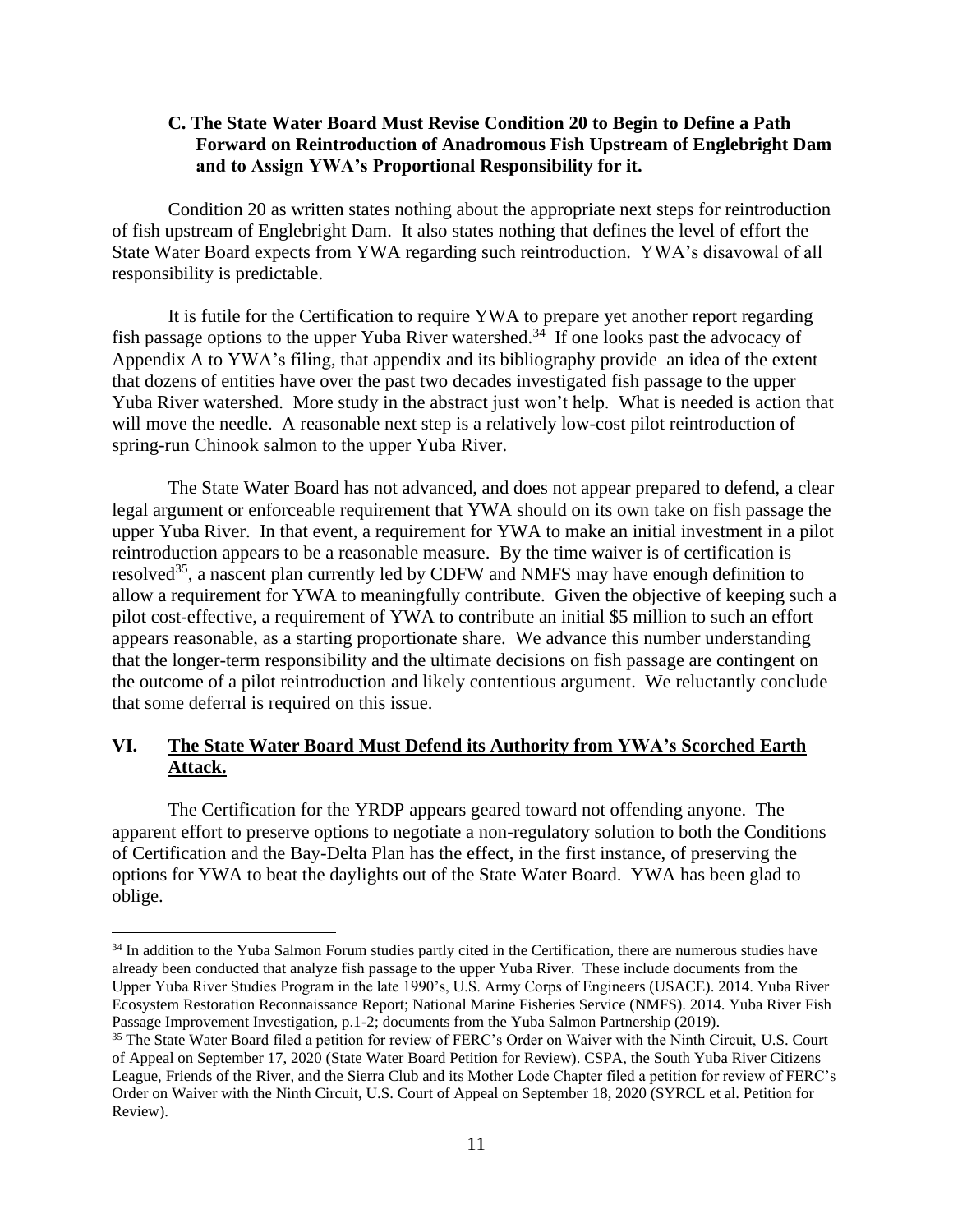From the moment it chose to seek waiver of the water quality certification for the YRDP, YWA has unabashedly played to win. It didn't simply do what it needed to do to carry the day. It deliberately sought to obliterate the State Water Board. In its letter requesting waiver, YWA:

- Brushed aside its failure to conduct the CEQA review that was precondition to Certification, saying its own failure to perform didn't matter.
- Complained that CEQA would largely be duplicative of NEPA, and would cost \$300,000.
- Argued that denial of a certification without prejudice violated the Clean Water Act, although FERC had not supported that interpretation and has not supported it since.
- Argued that its decision to withdraw and resubmit its application for certification in 2018 was "*pro forma.*"
- Invoked guidance from the Environmental Protection Agency (EPA), not yet final at the time, that proposed to limit the scope and procedure for issuance by the states of water quality certifications.

In a July 7, 2020 "Answer" to the rehearing requests of the State Water Board, YWA increased its level of rhetoric, constructing an elaborate theory that the State Water Board's delay in issuing a certification for the YRDP was part of a "Valley-wide scheme" aimed at preserving the Board's authority in the Bay-Delta Plan.<sup>36</sup> YWA advanced this conspiracy theory even while quoting the State Water Board's statements that Bay Delta-Plan objectives would be "implemented primarily using water rights authority."<sup>37</sup>

Finally, YWA's August 14 filing attacks not only the specifics of the Certification but its scope and legal propriety. In support, the filing cites to the EPA's Final Rule on Section 401 issued on July 13,  $2020$ <sup>38</sup> against which the State of California and multiple other states filed suit against the EPA claiming numerous violations the Clean Water Act and the Administrative Procedures Act. YWA's Statement of Reasons argues that the Certification "[e]xceeds the [s]cope [a]llowed by Clean Water Act Section 401 and the SWRCB's [o]wn [r]egulations."<sup>39</sup> YWA argues:

- Some of its terms are improper because they concern physical habitat and not water quality.
- That consistent with EPA's unlawful Final Rule, the reach of Section 401 is limited to point-source discharges. This directly opposes *SD Warren* (2006).
- "401 conditions that regulate 'the activity as a whole,' rather than the discharge itself, are beyond the scope of section 401." This directly opposes *Jefferson PUD No. 1* (1994).

<sup>&</sup>lt;sup>36</sup> YWA, Motion of Yuba County Water Agency for Leave to File Answer and Answer to California State Water Resources Control Board's Request for Rehearing (Jul 7, 2020), eLibrary no. 20200707-5134, pp. 3 ff. (YWA's July 7, 2020 Answer to SWRCB) FERC disallowed this pleading because it does not allow answers to rehearing requests. <sup>37</sup> *Id*., p. 12

<sup>38</sup> Clean Water Act Section 401 Certification Rule, 85 Fed. Reg. 42,210 (Jul. 13, 2020).

<sup>39</sup> Statement of Reasons, *esp*. p. 86 ff.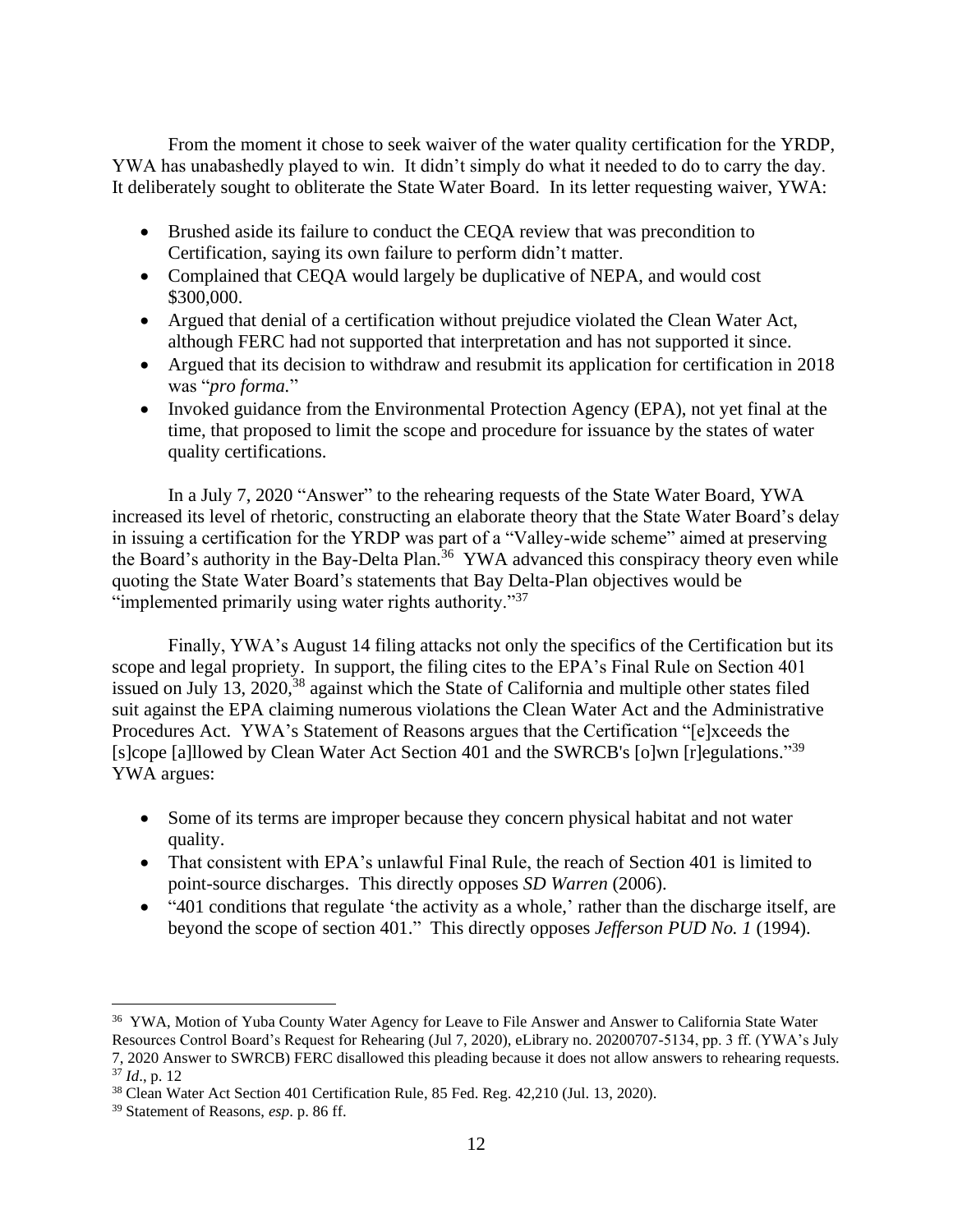- "Conditions that regulate water quantity do not address whether the project discharge complies with 'water quality requirements.'" Thus, YWA seeks to disallow Certification Conditions relating to flow.
- Many additional Conditions related to beneficial uses (such as recreation) are outside the scope of 401
- Any reservation of authority by the State Water Board or requirements that the Board approve plans or actions is outside the scope of 401.

In sum, YWA's attack on the Clean Water Act and the State's authority under it was an escalating series of choices. The fact that YWA has company in the hydropower industry in this assault on foundational environmental law does not excuse it; it makes it worse. Nothing compelled YWA to extend and deepen its argument at each step. It chose to.

The State Water Board must defend its authorities from attack by YWA and others. It has already opposed YWA's attack on its Section 401 authority in court.<sup>40</sup> In addition, it must revise the water quality certification for the YRDP with defensible and enforceable conditions, while aggressively exercising its Section 401 authority as affirmed in *SD Warren* and *Jefferson PUD No. 1*.

At the same time, the State Water Board must affirmatively produce an update to the Bay-Delta Plan that is defensible and complete. This requires the Board to dig into the demands, uses, hydrology and operation of each watershed that is tributary to the Bay-Delta. It must set forth clear and enforceable rules for each watershed in detail. It must set operating rules for the Delta that turn inflow into outflow. It must also set rules for upstream diversions and reservoir storage; in this last regard, the Yuba watershed is a great place to start.

The CDFW-USFWS-FWN flow recommendation for the lower Yuba River is one example of how the State Water Board could apply the broad outline of its 2018 "Framework" for the update of the Bay-Delta Plan. It is not the only way. But its acknowledgment of watershed-specific issues provides a valuable contrast to the State Water Board's broad-brush approach to the update of the Bay-Delta Plan over the past decade.

# **VII. The State Water Board Should Close the Book on a Voluntary Agreement for the Yuba River and Complete a Revised Certification and the Update of the Bay-Delta Plan.**

The State Water Board must respond in kind to YWA's choices to attack the State Water Board's authority. The State Water Board should therefore cease any procedural deference or accommodation of YWA beyond that required by law. That will require the State Water Board to make a major change in direction.

The State Water Board needs to disallow further consideration of a proposed "Voluntary Agreement" for the Yuba River. The Certification not only subordinates itself to a potential but not yet completed such agreement explicitly in Condition 30, but more importantly postpones

<sup>40</sup> State Water Board Petition for Review, *op. cit.*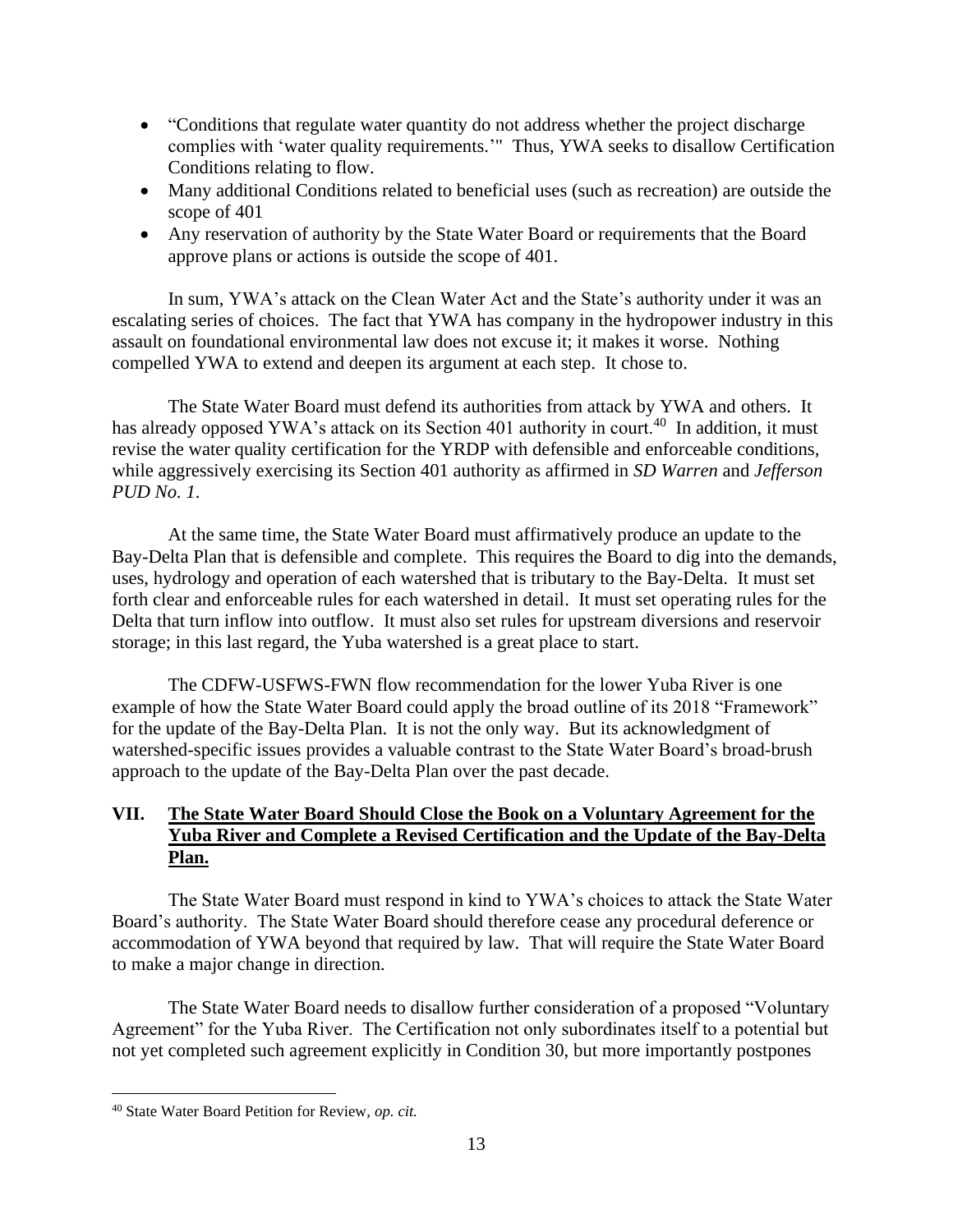difficult decisions regarding flow in Condition 1 so that the State Water Board may ultimately accept such an agreement. Though the State Water Board diluted its own Certification document with equivocation in order to accommodate YWA, YWA has rewarded the State Water Board with a scorched earth attack on the State Water Board's certification authority. No good deed goes unpunished.

And to what end? In its most recent incarnation, the Yuba Voluntary Agreement<sup>41</sup> would simply provide a reliable buyer for increased YWA water sales, with the additional transfer water furnished by pulling the same water out of storage that YWA claimed in relicensing would cause water shortages to local irrigators. Other than firming up water sale revenues, the proposed Yuba Voluntary Agreement would keep the Yuba Accord flow requirements for the lower Yuba River with the additional contribution by YWA of 9000 acre-feet of water in many water years. Since the Yuba Accord is YWA's proposed mitigation for FERC's geographic scope that is limited to the Yuba River alone, the proposed Yuba Voluntary Agreement would assign a maximum of 9,000 acre-feet per year of responsibility to YWA for a contribution specifically to Delta inflow and outflow. If one assumes an unimpaired inflow to the Delta of 10 million acre-feet a year, the requirement for YWA specifically for Delta inflow would amount to .0009 (nine ten-thousandths) of the annual total unimpaired flow.

The State Water Board and the Attorney General's office have, at least, petitioned for review of FERC's findings that the State Water Board waived its Section 401 authority to condition both the Yuba-Bear Hydroelectric Project and the YRDP.<sup>42</sup> The State Attorney General's office has also stepped up and filed suit to overturn the EPA Final Rule on Section 401. The State Water Board needs to impress on the California Natural Resources Agency, California Environmental Protection Agency and the Governor's cabinet the seriousness of YWA's no-holds-barred attack on State authority. State agencies across the board need to get on the same page as the Attorney General's office and stop returning punches with patty cakes.

Attitude adjustment is a precondition, but it is not the solution. In order to complete a revised Certification that is worthy of the effort, State Water Board staff has to finish and turn in its homework. It must master the record for the YRDP relicensing and develop defensible and enforceable flow and other Conditions and associated rationales in a revised Certification. The State Water Board should plan to issue a revised Certification consistent with success in overturning the unlawful EPA Final Rule as well as waiver.

<sup>41</sup> *See* California Department of Natural Resources, Planning Agreement Proposing Project Description and Procedures for the Finalization Of the Voluntary Agreements to Update and Implement the Bay-Delta Water Quality Control Plan (March 1, 2019), pdf page 50 ff. Available at:

[https://www.google.com/url?sa=t&rct=j&q=&esrc=s&source=web&cd=&ved=2ahUKEwi9h7aOusvsAhVDHM0K](https://www.google.com/url?sa=t&rct=j&q=&esrc=s&source=web&cd=&ved=2ahUKEwi9h7aOusvsAhVDHM0KHYS6BFUQFjADegQIBxAC&url=http%3A%2F%2Fresources.ca.gov%2FCNRALegacyFiles%2Fdocs%2Fvoluntary-agreements%2F2019%2FComplete_March_1_VA_Submission_to_SWRCB.pdf&usg=AOvVaw0rC0Q57KKI1XBghB8861ba) [HYS6BFUQFjADegQIBxAC&url=http%3A%2F%2Fresources.ca.gov%2FCNRALegacyFiles%2Fdocs%2Fvolunta](https://www.google.com/url?sa=t&rct=j&q=&esrc=s&source=web&cd=&ved=2ahUKEwi9h7aOusvsAhVDHM0KHYS6BFUQFjADegQIBxAC&url=http%3A%2F%2Fresources.ca.gov%2FCNRALegacyFiles%2Fdocs%2Fvoluntary-agreements%2F2019%2FComplete_March_1_VA_Submission_to_SWRCB.pdf&usg=AOvVaw0rC0Q57KKI1XBghB8861ba) [ry-](https://www.google.com/url?sa=t&rct=j&q=&esrc=s&source=web&cd=&ved=2ahUKEwi9h7aOusvsAhVDHM0KHYS6BFUQFjADegQIBxAC&url=http%3A%2F%2Fresources.ca.gov%2FCNRALegacyFiles%2Fdocs%2Fvoluntary-agreements%2F2019%2FComplete_March_1_VA_Submission_to_SWRCB.pdf&usg=AOvVaw0rC0Q57KKI1XBghB8861ba)

agreements%2F2019%2FComplete\_March\_1\_VA\_Submission\_to\_SWRCB.pdf&usg=AOvVaw0rC0O57KKI1XBg [hB8861ba.](https://www.google.com/url?sa=t&rct=j&q=&esrc=s&source=web&cd=&ved=2ahUKEwi9h7aOusvsAhVDHM0KHYS6BFUQFjADegQIBxAC&url=http%3A%2F%2Fresources.ca.gov%2FCNRALegacyFiles%2Fdocs%2Fvoluntary-agreements%2F2019%2FComplete_March_1_VA_Submission_to_SWRCB.pdf&usg=AOvVaw0rC0Q57KKI1XBghB8861ba) *See also*: Yuba Water Agency, Voluntary Agreement Fact Sheet. Available at: <https://www.yubawater.org/272/Voluntary-Settlement-Agreements>

 $42$  The State Water Board petitioned the Ninth Circuit, U.S. Court of Appeals for review of FERC's Order on Waiver for the Yuba-Bear Project on August 14, 2020.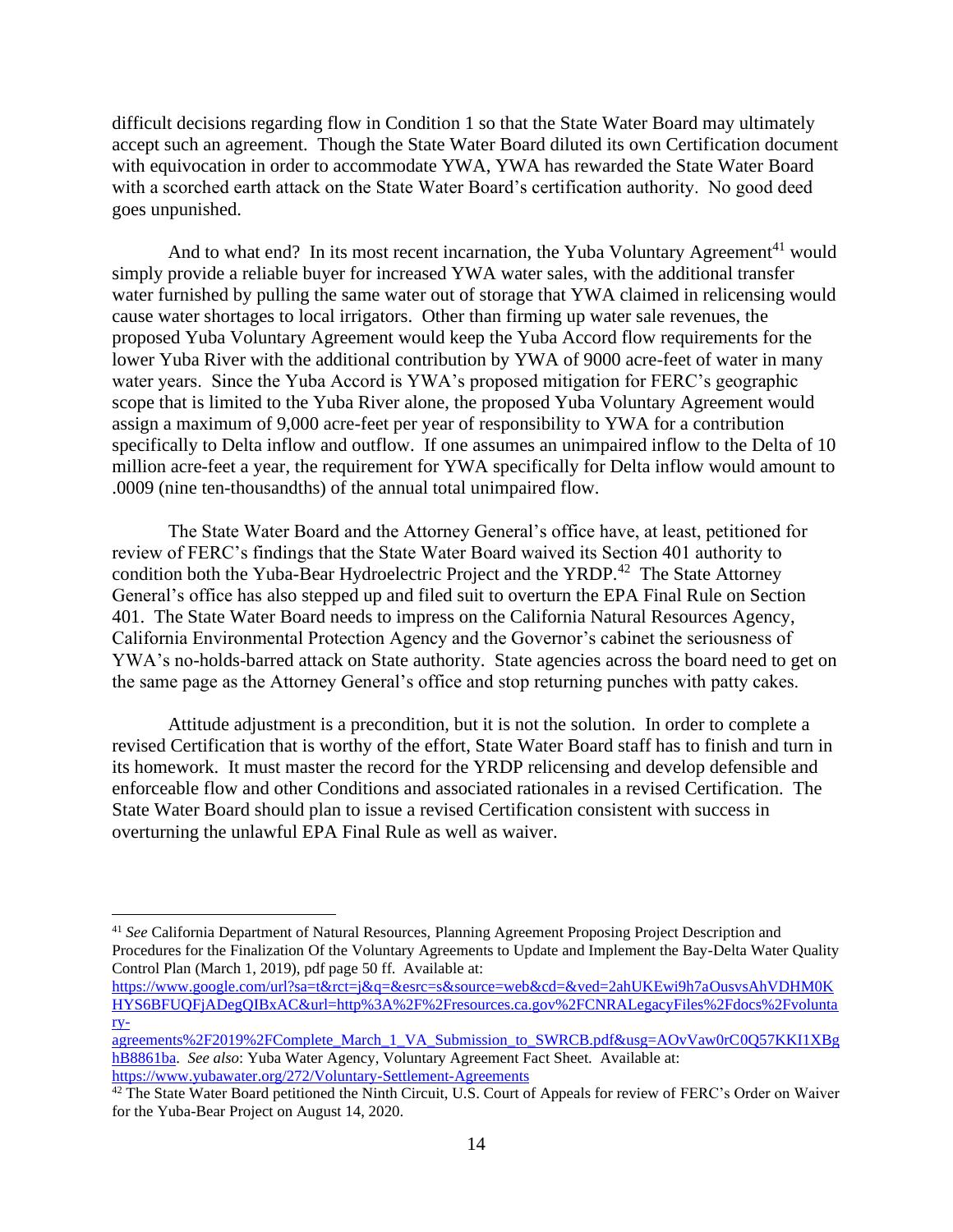The State Water Board also needs to unpack its processes. The State Water Board does not need to resolve the Bay-Delta Plan in order to issue a Certification. Although FWN advanced it in good faith as a solution to both processes, a decision to require the CDFW-FWS-FWN flow recommendation in certification would be a floor, not a ceiling for the Bay-Delta Plan. Equally, the State Water Board should not take YWA's bait that suggests that a Condition in the Certification that requires consistency with the Bay-Delta Plan also requires CEQA for the entire Bay-Delta Plan. Nor should the State Water Board feel compelled to defend the entire Bay-Delta Plan in certification.

Separate from revising the Certification, the State Water Board must affirmatively produce an update to the Bay-Delta Plan that is defensible and complete. This requires the Board to dig into the demands, uses, hydrology and operation of each watershed that is tributary to the Bay-Delta. It must set forth clear and enforceable rules for each watershed in detail. It must set operating rules for the Delta that turn inflow into outflow. It must also set rules for upstream diversions and reservoir storage;

As suggested above, State Water Board Bay-Delta staff should carefully consider the flow recommendation developed in relicensing by staff from CDFW, USFWS and FWN for the Yuba River. That recommendation and the rationales that support it contain, both in substance and methodology, valuable lessons about watershed-specific decisions, balancing resources and approaches to dry year sequences that the State Water Board needs to master, whatever its final decision may eventually be.

#### **VIII. Conclusion**

The State Water Board should dismiss without prejudice YWA's untimely petition, or in the alternative treat it as a comment letter, and should reject it substantively.

The State Water Board should accept these comments of CSPA et al. and implement the recommendations contained herein.

Respectfully submitted this 17<sup>th</sup> day of November, 2020.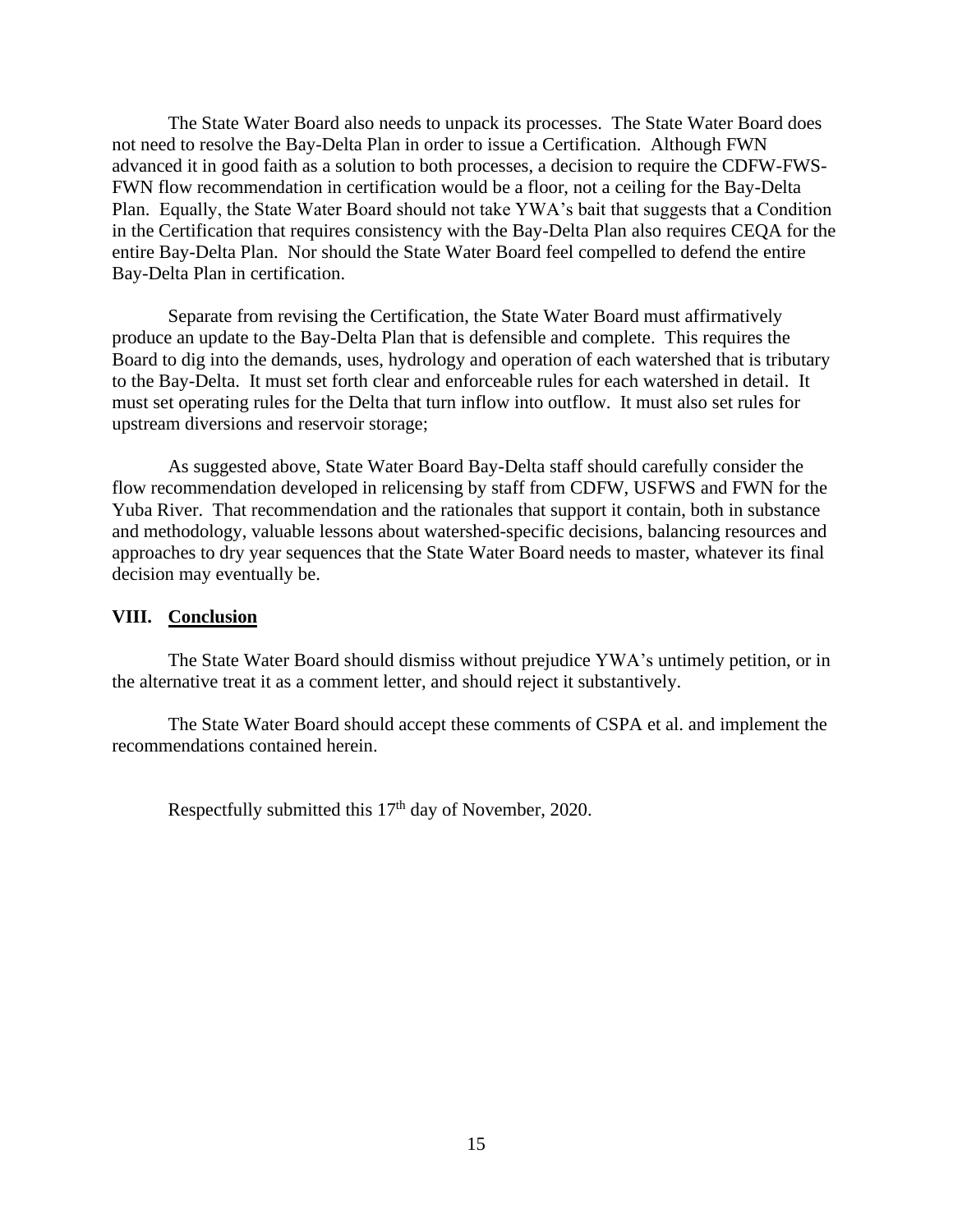

Chris Shutes FERC Projects Director California Sportfishing Protection Alliance 1608 Francisco St., Berkeley, CA 94703 (510) 421-2405 [blancapaloma@msn.com](mailto:blancapaloma@msn.com)



Rouald M gtx

Ronald Stork Senior Policy Advocate Friends of the River 1418 20th Street, Suite 100 Sacramento, CA 95811-5206 (916) 442-3155 x 220 [rstork@friendsoftheriver.org](mailto:rstork@friendsoftheriver.org)

\_\_\_\_\_\_\_\_\_\_\_\_\_\_\_\_\_\_\_\_\_\_\_\_\_\_\_\_\_\_\_\_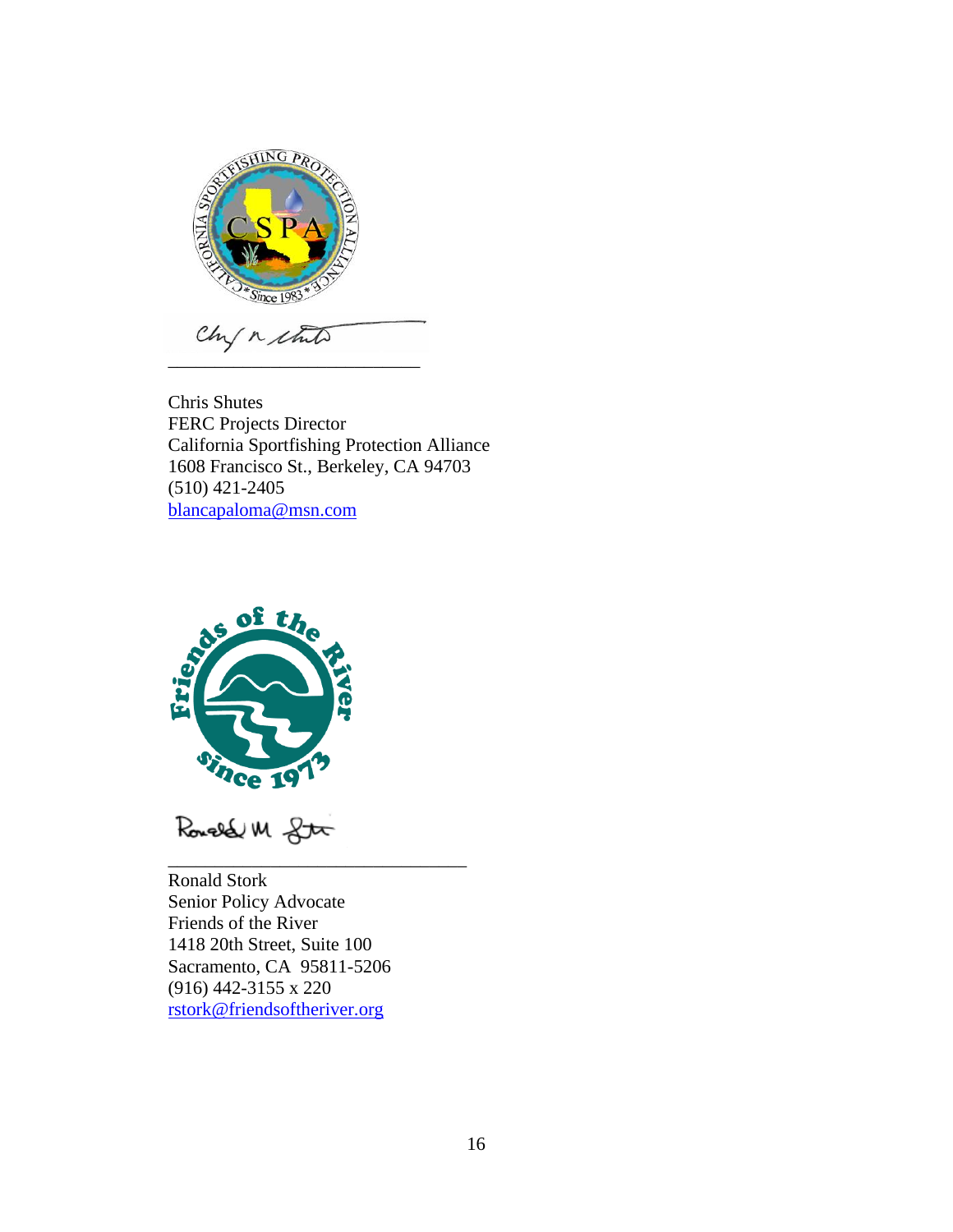

 $S$   $\omega$   $\sim$ 

\_\_\_\_\_\_\_\_\_\_\_\_\_\_\_\_\_\_\_\_\_\_\_\_\_\_\_\_\_\_\_\_\_\_\_\_

Sean Wirth Conservation Committee Chair Sierra Club - Mother Lode Chapter 909 12th St #202 Sacramento, CA 95814 [wirthsoscranes@yahoo.com](mailto:wirthsoscranes@yahoo.com)



melindo  $\sim$ 

Melinda Booth Executive Director South Yuba River Citizens League 313 Railroad Avenue #101 Nevada City, CA 95959 (530) 265-5961 [melinda@yubariver.org](mailto:melinda@yubariver.org)